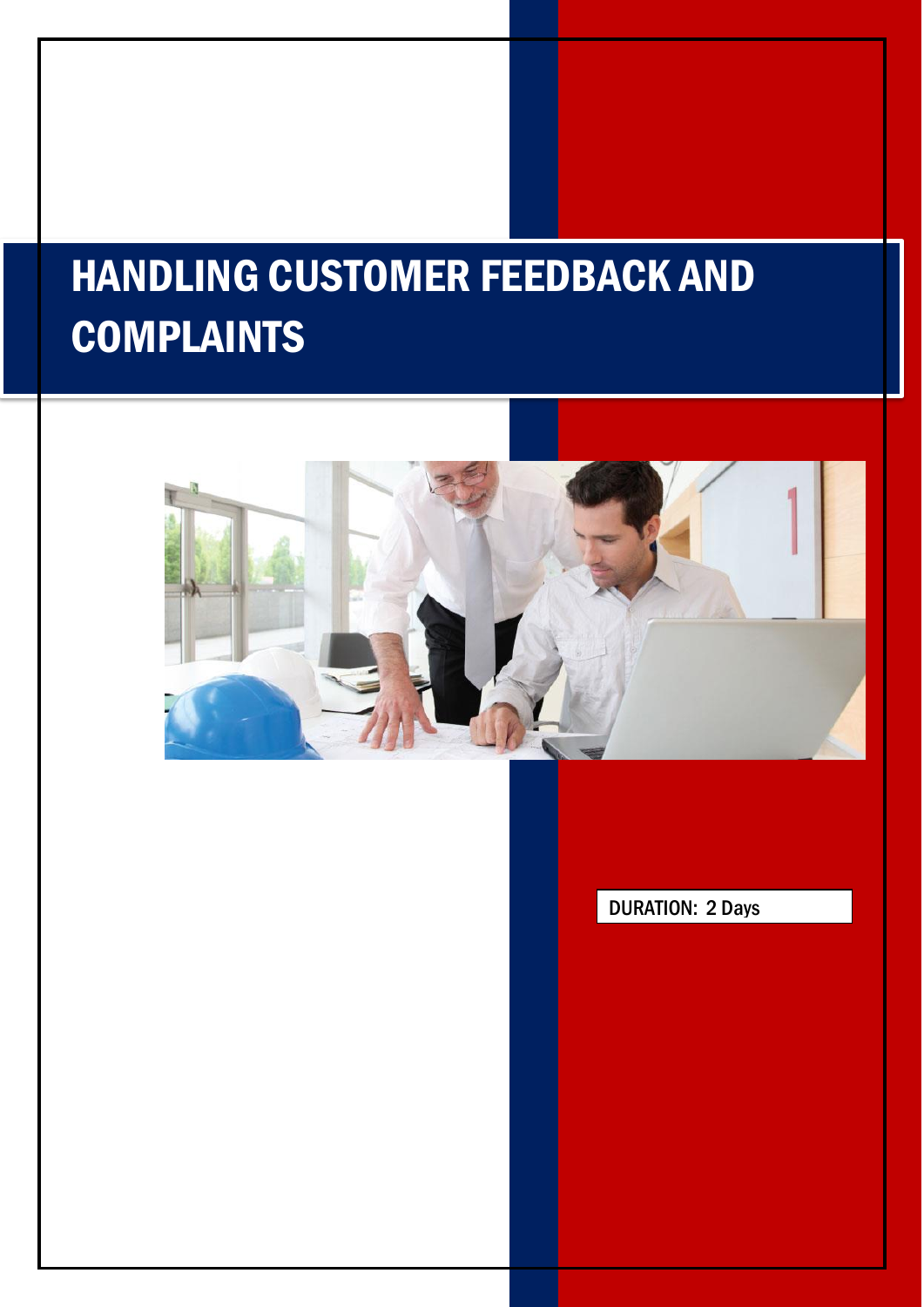#### **COURSE OVERVIEW**

The saying goes that 'the customer is always right'. Even though this might not be true, definitely the customer will always believe that they are right and when they give feedback or when they complain those beliefs need to be respected and properly dealt with.

If customer feedback or complaints are not well managed, the immediate effect will be that the company loses valuable customers and business. Therefore it is of vital importance to the business that customer feedback and complaints are handled effectively and efficiently.

This program will focus on how to engage customers and deal with their issues effectively

#### **TARGET AUDIENCE**

Front liners, Customer service personnel, Administrators, Supervisors, Executives & Managers

#### **LEARNING OUTCOME**

At the end of this program, the participants will:

- Adopt EXCELLENCE mindset towards customer service
- Know how to use EQ and be COMPASSIONATE & CARING towards customers, especially when receiving complaints.
- Apply the MANIS Language technique when conversing with clients.
- Handle different customers according to their personalities
- Take a step by step approach to handle the complaint
- Turn complaints into service recovery

# **COURSE OUTLINE**

# **Defining "EXCELLENCE" in Customer Service**

- What is quality
- Definition of Quality
- Components of Quality
- Quality Model
- Dimensions of Service Quality
- Elements Influencing Customer Care

#### **Characteristics of a Professional Customer Service Personnel**

- Customers First
- Competent
- Enthusiastic & Passionate
- Caring & Concern
- Ownership
- Commitment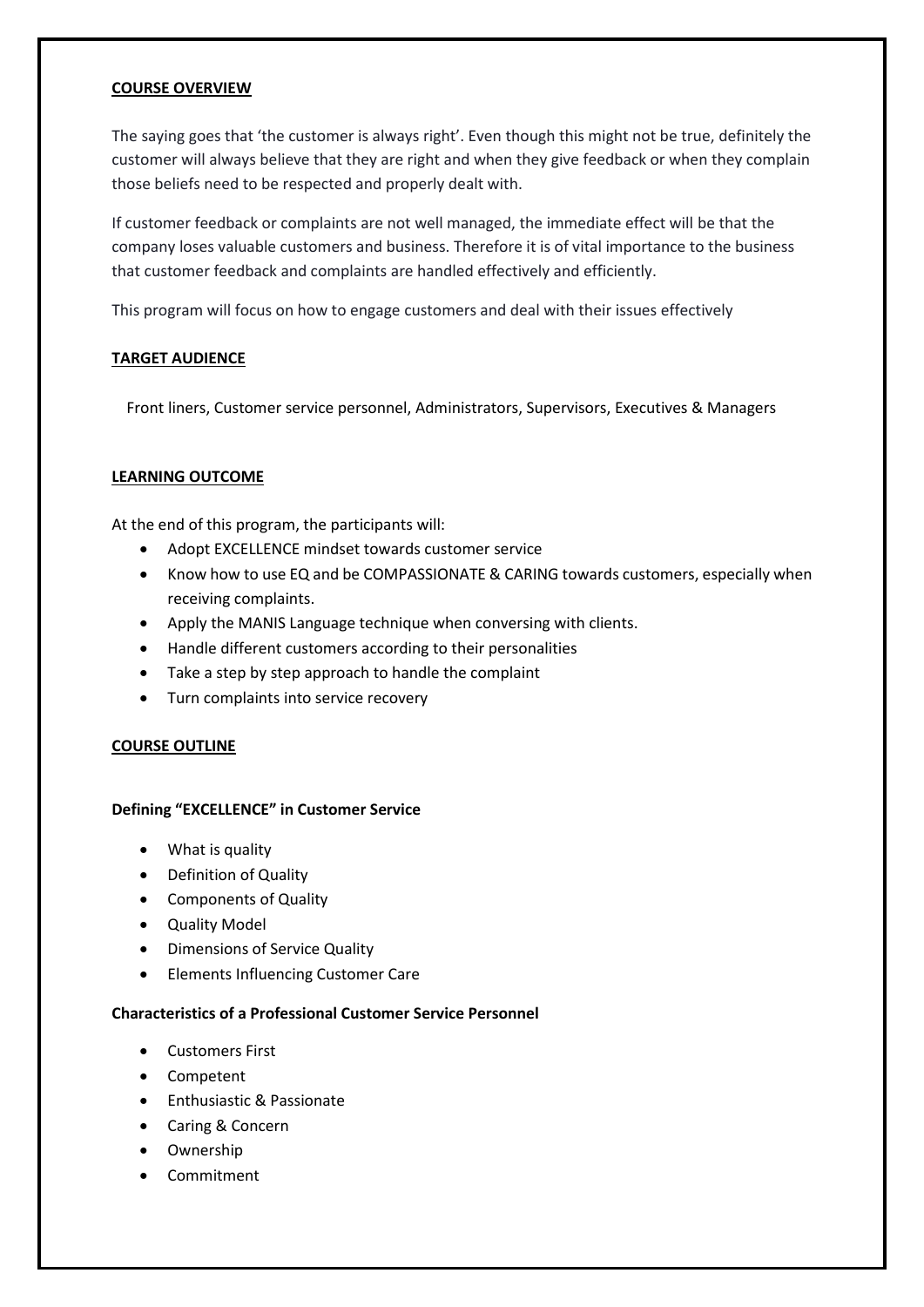#### **EQ in Customer Service**

- What is Emotional Quotient
- Elements of EQ
- EQ ways of interacting

# **Different Strategies for Different Personalities**

- The Popular Sanguine
- The Powerful Choleric
- The Perfect Melancholy
- The Peaceful Phlegmatic
- How to approach each pattern of behaviour
- Making the relationship compatible

# **Key Interactive Skills**

- Speaking in the positive
- Choice of words MANIS
- Saying NO in EQ way
- Listening with empathy
- Responding appropriately
- Holding your horses
- Diffusing your own anger

# **Steps in Handling Complaints**

- Listening
- Probing
- Agreeing
- Empathizing
- Follow-Up
- Assuring

# **Turning Complaints to Service Recovery**

- What is 'Service Recovery'
- Situation s which need 'Service Recovery'
- How to achieve Service Recovery

# **Preventing Recurrence of Complaints**

- Sense of urgency
- Reporting
- Analysing techniques
- Convening a meeting
- Participative problem solving
- Identifying Corrective Actions
- Identifying Preventive Actions
- Follow Up with client